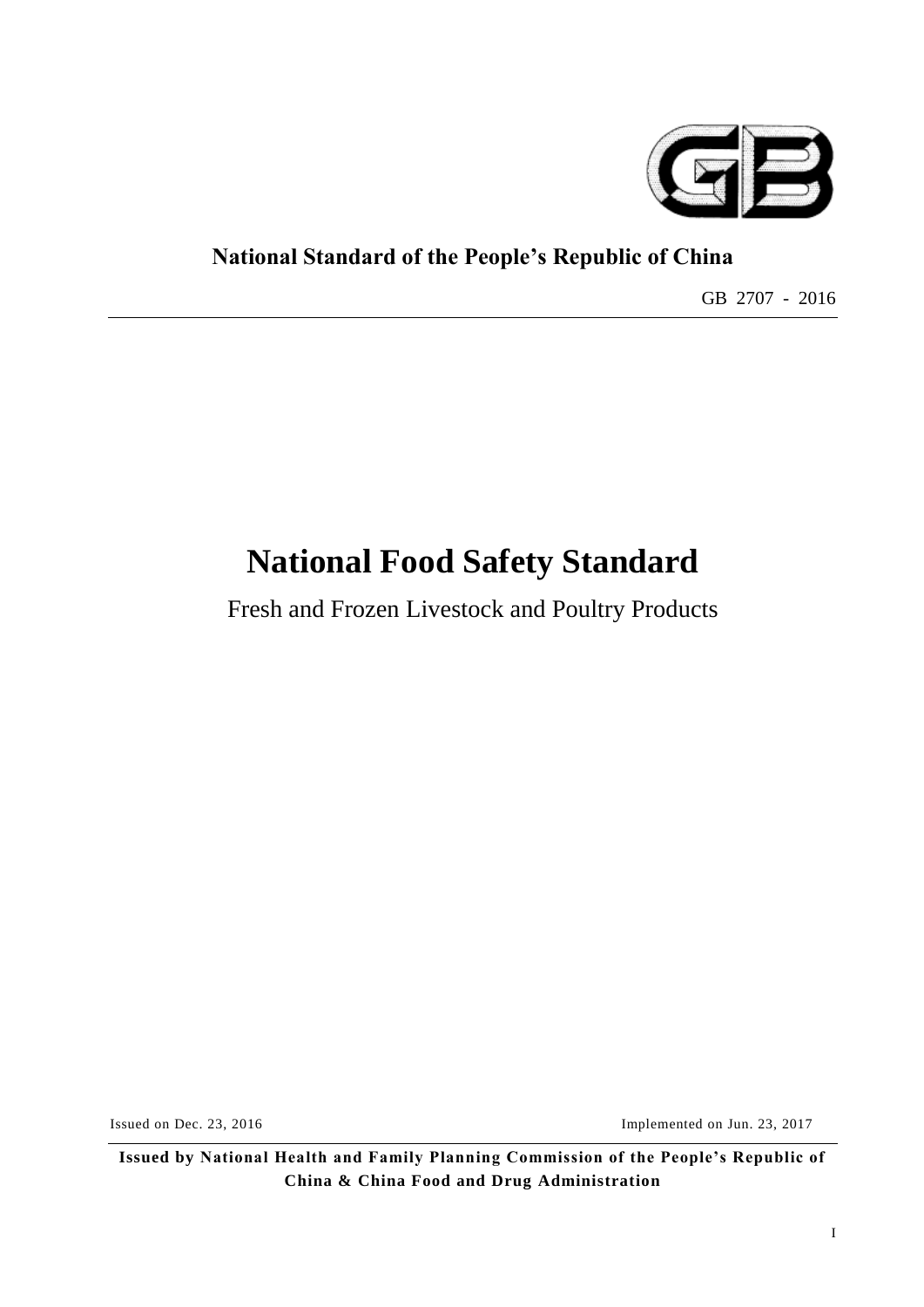## **Foreword**

This standard supersedes GB 2702 - 2005 *Hygienic Standard for Fresh and Frozen Meat of Livestock* and GB 16869 - 2005 *Fresh and Frozen Poultry Products*. The Indexes in GB 16869 - 2005, which has been referred to herein shall be subject to those of this standard.

Compared with the superseded standard GB 2702 - 2005, the main changes in the Standard are as follows:

- the name of this standard has been changed to *National Food Safety Standard – Fresh and Frozen Livestock and Poultry Products*";
- the terms and definitions have been added;
- the requirements for ingredients have been revised;
- the sensory requirements have been revised; and
- the physical and chemical index has been revised.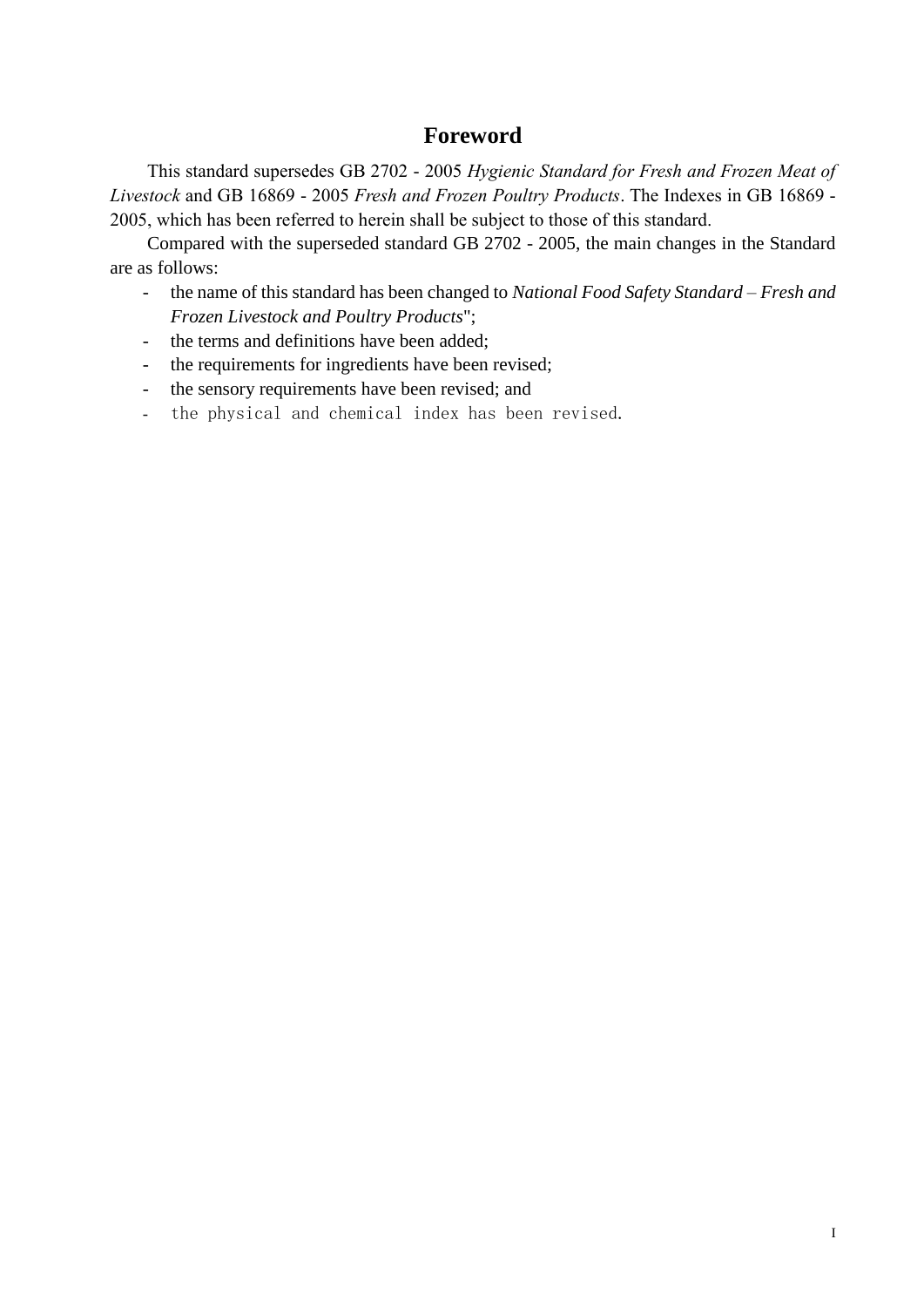# **National Food Safety Standard**

## **Fresh and Frozen Livestock and Poultry Products**

#### **1 Scope**

This standard applies to fresh and frozen livestock and poultry products. This standard is not applicable to ready-to-eat meat products.

#### **2 Terms and Definitions**

2.1 Fresh meat of livestock and poultry

The meat that is obtained from live livestock (pigs, cattle, sheep, rabbits, etc.) and poultry (chickens, ducks, geese, etc.) after being slaughtered, and processed and that has not undergone freezing processes.

2.2 Frozen meat of livestock and poultry

The meat that is obtained from live livestock (pigs, cattle, sheep, rabbits, etc.) and poultry (chickens, ducks, geese, etc.) after being slaughtered and processed, and that has been frozen at the temperature lower than or equal to  $-18$  °C.

2.3 Byproducts of livestock and poultry

The offal, heads, necks, tails, wings, feet (claws) and other edible products left after the live livestock (pigs, cattle, sheep, rabbits , etc.) and poultry (chickens, ducks, geese, etc.) are slaughtered and processed.

#### **3 Technical Requirements**

#### **3.1 Raw material requirements**

The live livestock and poultry, before being slaughtered, shall undergo and pass quarantine inspection by the Animal Health Supervision Institutions.

#### **3.2 Sensory requirements**

The sensory requirements shall be in accordance with those given in Table 1.

| Items            | Requirements                                                 | Inspection method          |
|------------------|--------------------------------------------------------------|----------------------------|
| Color and luster | The product should have the                                  |                            |
|                  | color and luster as it should                                | Take<br>appropriate<br>an  |
|                  | have.                                                        | sample of the product, and |
| Smell            | The product should smell as it $ $ place it in a white plate |                            |
|                  | should be, and without foreign                               | (e.g. porcelain plate or   |
|                  | odor.                                                        | similar container) to      |
| <b>Status</b>    | The product should has the observe its color, luster         |                            |
|                  | status as it should be, and                                  | and status in natural      |
|                  | without normally visible lighting and then smell it.         |                            |
|                  | foreign matters.                                             |                            |

Table 1 Sensory Requirements

#### **3.3 Physical and chemical indexes**

The physical and chemical indexes shall be in accordance with those given in Table 2.